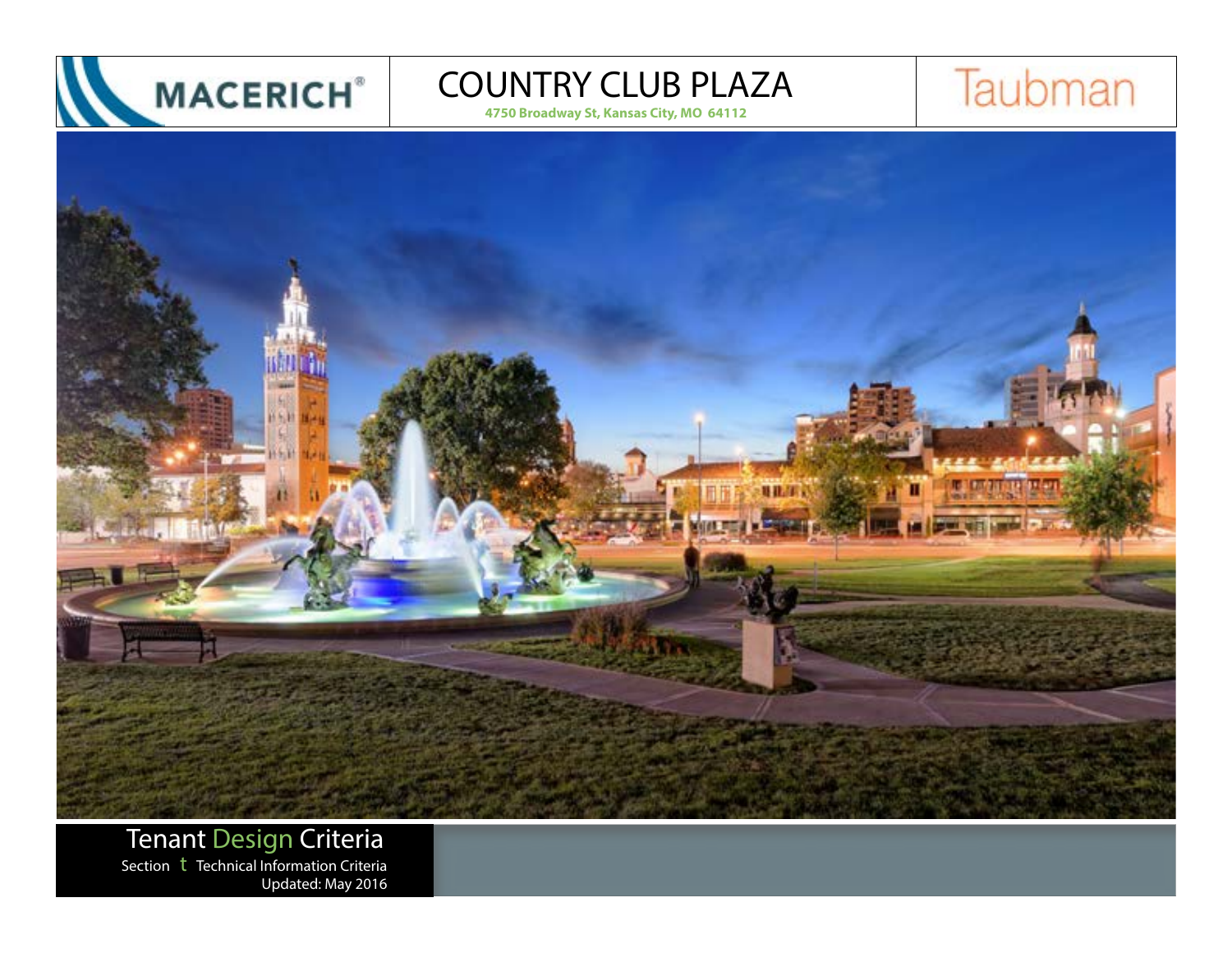

**4750 Broadway St, Kansas City, MO 64112**



## ADDENDUM LOG

### *October, 2009*

*Updated to current layout*

#### *April, 2014*

*Added Exit Corridor language (t11)*

#### *October, 2014*

*At grade level electrical conduit is not allowed to be installed in the slab (t5)*

## *November, 2014*

Any exposed low voltage wiring must be plenum graded (t5)

### January, 2015

 Language regarding the waterproofing membrane revised (t9)

#### March, 2015

 Updated Plumbing content to list specific location of main water shut off valve to be at eye level. (t9)

#### April, 2016

 Added Water Efficiency language (t9)

Tenant Design Criteria Section t Technical Information Criteria updated: May 2016<br>Updated: May 2016

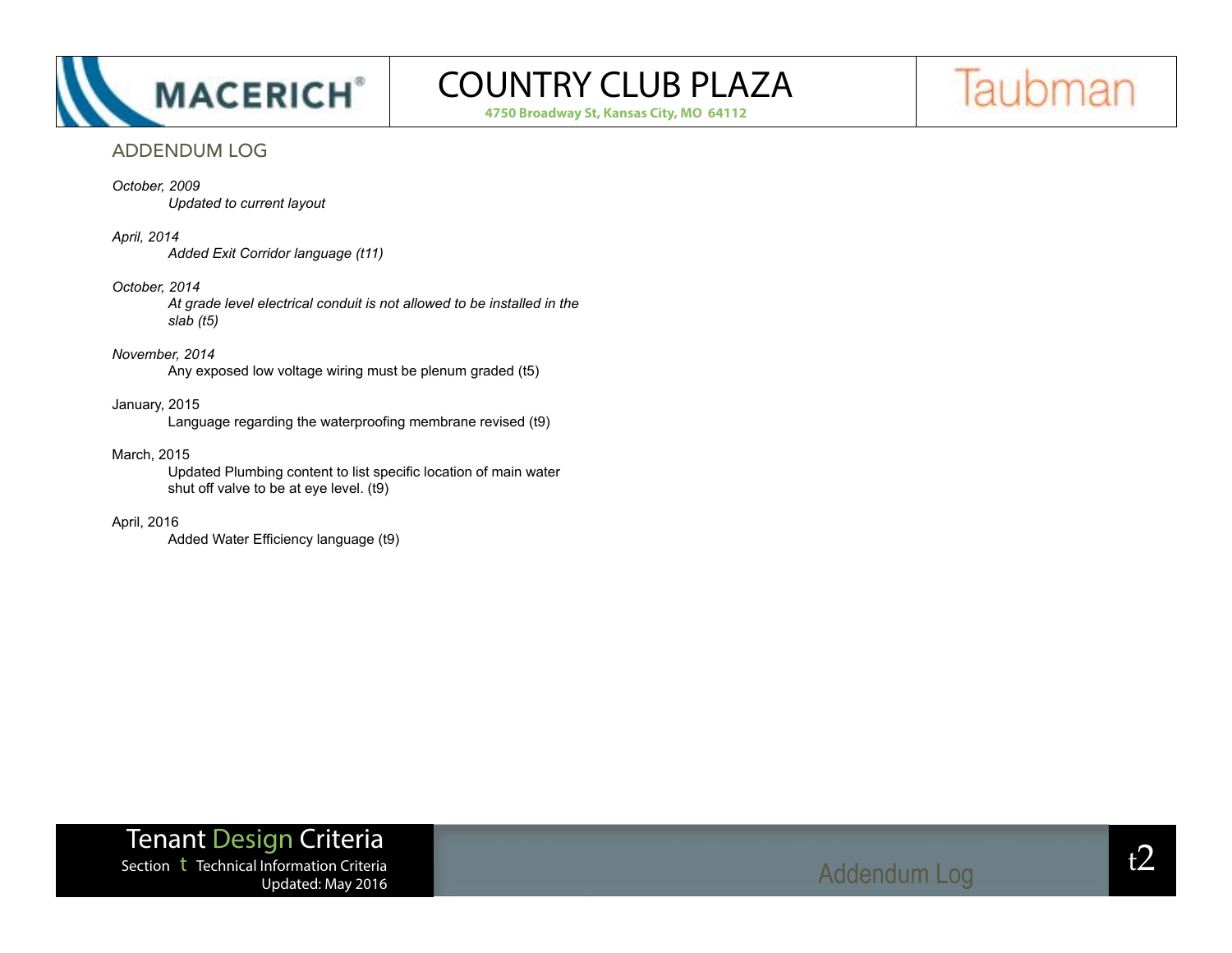

**4750 Broadway St, Kansas City, MO 64112**

Taubman

## TABLE OF CONTENTS

## TECHNICAL CRITERIA

|                                                                             | <b>Electrical Criteria</b>                                                      |        |
|-----------------------------------------------------------------------------|---------------------------------------------------------------------------------|--------|
|                                                                             | General Design/Construction Coordination,<br>Power Source, Telephone Service    | t4     |
|                                                                             | Lighting, Material/Equipment Specifications,<br>Fire Alarm System - Life Safety | t5     |
| Mechanical Criteria                                                         |                                                                                 | t6-t8  |
|                                                                             | General Design/Construction Coordination,<br><b>Load Calculations</b>           | t6     |
|                                                                             | Exhaust Requirements, Kitchen Exhaust<br>Systems, Roof Penetrations,            | t7     |
|                                                                             | <b>Closeout Requirements</b>                                                    | t8     |
| Plumbing Criteria                                                           |                                                                                 | t9-t10 |
|                                                                             | General Design/Construction Coordination<br>Water Efficiendy                    | t9     |
|                                                                             | Gas Service, Seismic Gas Shutoff Valve<br>Ventilation as Required               | t10    |
| Structural Criteria<br><b>General Requirements</b><br><b>Exit Corridors</b> |                                                                                 | t11    |

#### **PLEASE VISIT http:// tenantcoordination.taubman.com** PLAN SUBMITTAL & APPROVAL PROCEDURES and CONTRACTOR'S RULES & REGULATIONS

## Tenant Design Criteria  $\frac{1}{2}$ Section t Technical Information Criteria t3 Updated: May 2016

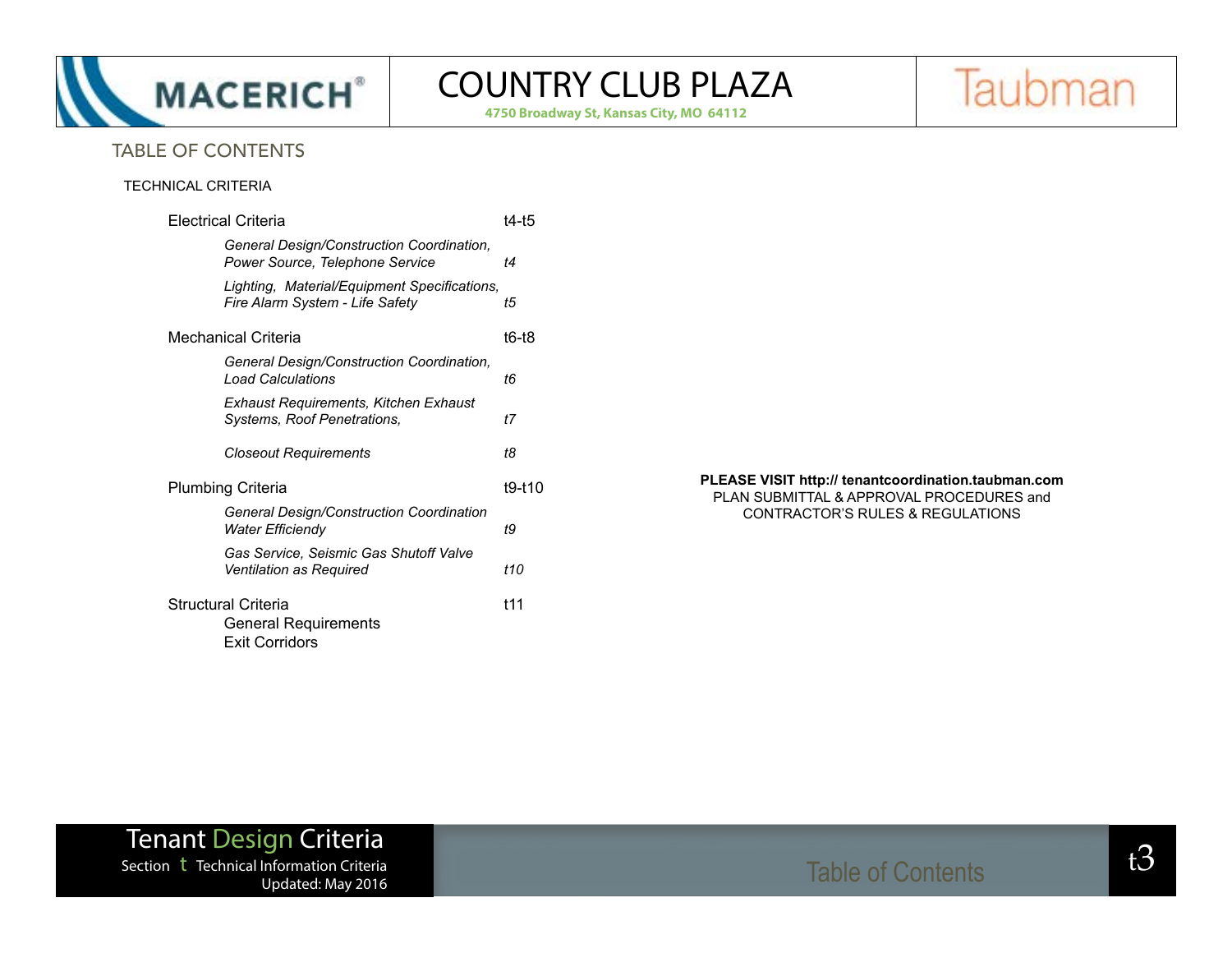

**4750 Broadway St, Kansas City, MO 64112**

Taubman

## ELECTRICAL CRITERIA

### **General Design/Construction Coordination**

The electrical criteria is provided for the purpose of designing the Tenant's electrical system. This criteria is provided as a guideline for Tenant's Engineer. It is the Tenant's responsibility to verify existing conditions and comply with all applicable codes and standards.

- 1. Conduit and raceway hangers, clamps, light fixtures, junction boxes, supports, etc. must be fastened to joists and/or beams. Do not attach directly to the slab, roof deck, ductwork, piping or conduit above.
- 2. Tenant's equipment located in main building electric room must be clearly identified with Tenant's name and space number.
- 3. Provide access panels at all Landlord or common areas junction box locations and at smoke detectors above the ceiling.
- 4. All outlet boxes, floor boxes, wire raceways, power/telephone poles, plug-in molding, wiring devices, hanger supports and other items required for a complete distribution must be furnished and installed by Tenant.
- 5. Furnish and install power to HVAC units, water heater, store fixtures, signage, music systems and any other fixtures or equipment provided by Tenant. All cutting and patching must be provided by Tenant.

Complete Engineered drawings must be submitted to the Landlord's Tenant Coordinator for review and approval. Landlord will review the plans for conformance to basic Mall requirements. The Landlord does not review for electrical design, nor does the Landlord accept responsibility for the Tenant's adherence to governing codes.

#### *The documents to be submitted for Landlord approval must include the following:*

- 1. Complete plans and specifications for all electrical work, including lighting, power and one line riser Diagram. Documents must be signed and sealed by a Licensed Engineer in the state where the Shopping Center is located.
- 2. Drawings must include panel schedules, load calculations and meter information.

3. Structural drawings must be submitted for all equipment that will be suspended from the steel structure.

### **Power Source**

All work required to connect Tenant to Landlords main building switchgear or MDP must be performed by Landlord approved electrician, at Tenant's expense. Exceptions to this requirement may be granted by the Tenant Coordinator.

Tenant is responsible for all electrical equipment to the Tenant space, including transformer, panels and complete distribution throughout the Tenant space. Tenant will be responsible for coordination of electrical service with utility Company and setting of electrical meter.

Landlord will make available the main power source for Tenant's connection. Power source typically 120/208 and 277/480V, 3 phase, 4 wire KCP&L networkpower and will be available in the nearest electric room. Tenants are responsible for installation of the Tenant's demised premises. Landlord will installation of same. Tenant is responsible for all electrical components from Tenants demised premises to Landlords main building electrical room.

## **Telephone Service**

All work at Landlord's telephone demark must be performed by Landlord's approved telephone subcontractor.

Tenants are required to contact the local Telephone Company for service and shall comply with their requirements. Tenant is responsible for installing a complete telephone system within their premises.

Tenant Design Criteria Section the children of the contraction  $\mathfrak{t}4$ Updated: May 2016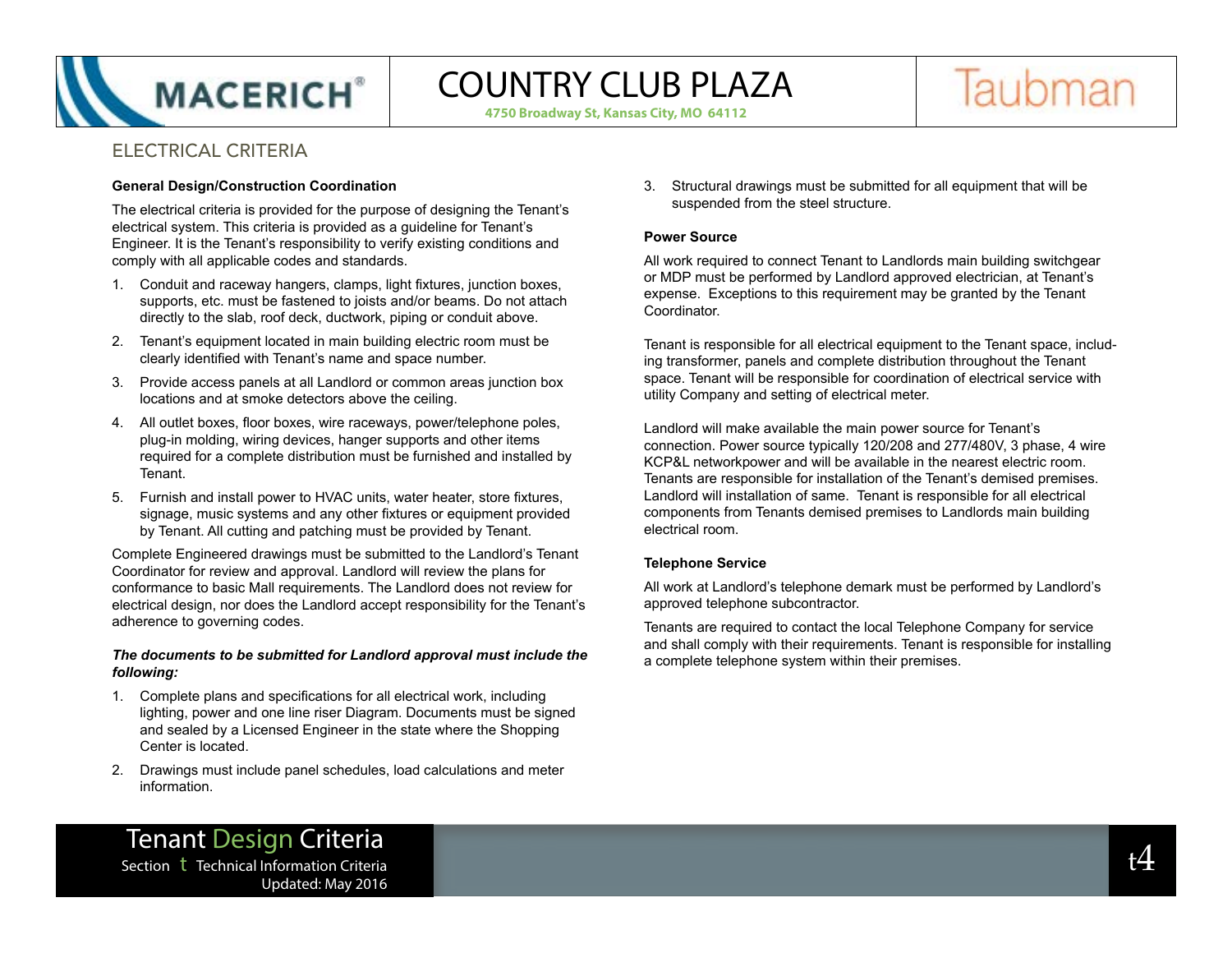

**4750 Broadway St, Kansas City, MO 64112**



## ELECTRICAL CRITERIA (cont'd.)

## **Lighting**

Provide a lighting schedule for review in conjunction with a reflected ceiling plan. Lighting must conform to the following guidelines:

- 1. Display window lighting must be controlled by a time clock and be on during the hours the Shopping Center is open. Display window lighting at the ceiling must be glare-free and at approved levels at the storefront glass line and not hang down below the top of storefront glass.
- 2. Recessed incandescent down lights may be used.
- 3. Exit, emergency and night lights must be provided throughout, as determined by governing codes.
- 4. Bare lamp fluorescent or fluorescent fixtures with acrylic prismatic lenses may be used only in concealed areas or stock rooms.
- 5. Track lighting may be used if the track is painted to match the ceiling color.
- 6. Tenant is responsible for lighting system control.

## **Material/Equipment Specifications**

- 1. Drawings must include complete material specifications including manufacturer's name and product number and complete schedules of all equipment and fixtures to be installed.
- 2. All material and equipment must be new and of a commercial grade and must bear Underwriter's labels where such labeling applies.
- 3. At grade level electrical conduit may be installed at least 4" under the slab and must be in Schedule 40 PVC conduit. But never allowed to be installed in the slab or less than 4" below slab.
- 4. Floor boxes must be watertight.
- 5. Pull boxes or junction boxes must be a minimum of 12 gauge galvanized steel outlets. Boxes in walls must be galvanized pressed steel or case metal. Caulk around boxes to eliminate noise transmission.
- 6. All main and branch feeders and circuitry wiring must be copper. All conductors to have 600 volt insulation type THW, THWN or THHN.
- 7. Convenience receptacles must be specification grade, 120 volt, 20 amps and be grounding type per NEC.
- 8. Manual or magnetic starters, switches, contactors, relays, time switches, safety devices, dimmers and other controls must be commercial type with heavy duty ratings and must be installed in strict conformance with the manufacturer's recommendation and applicable codes.
- 9. Any exposed low voltage wiring must be plenum graded.
- 10. All wiring of any type must be installed in conduit or must be armored cable (BX). Armored cable will only be allowed for concealed branch circuit wiring within the demised premises. Exposed and/or open wiring of any kind will not be allowed. Flexible conduits must be used for connections to vibrating equipment.

## **Fire Alarm System - Life Safety**

- 1. Tenant must provide a complete stand alone fire alarm detection system within the Tenant space. Tenant's FACP must connect to the Landlord Block Fire Alarm control panel as an extension of the Landlord's building-wide addressable fire alarm system.
- 2. Tenant is required to use Landlord's designated contractor for connection to the main fire alarm system and any interface modules (Landlord FACP is Siemens). System must comply with the requirements of the governing authority.
- 3. All emergency lighting, exit signs, horns and strobes must be provided by Tenant as required by code.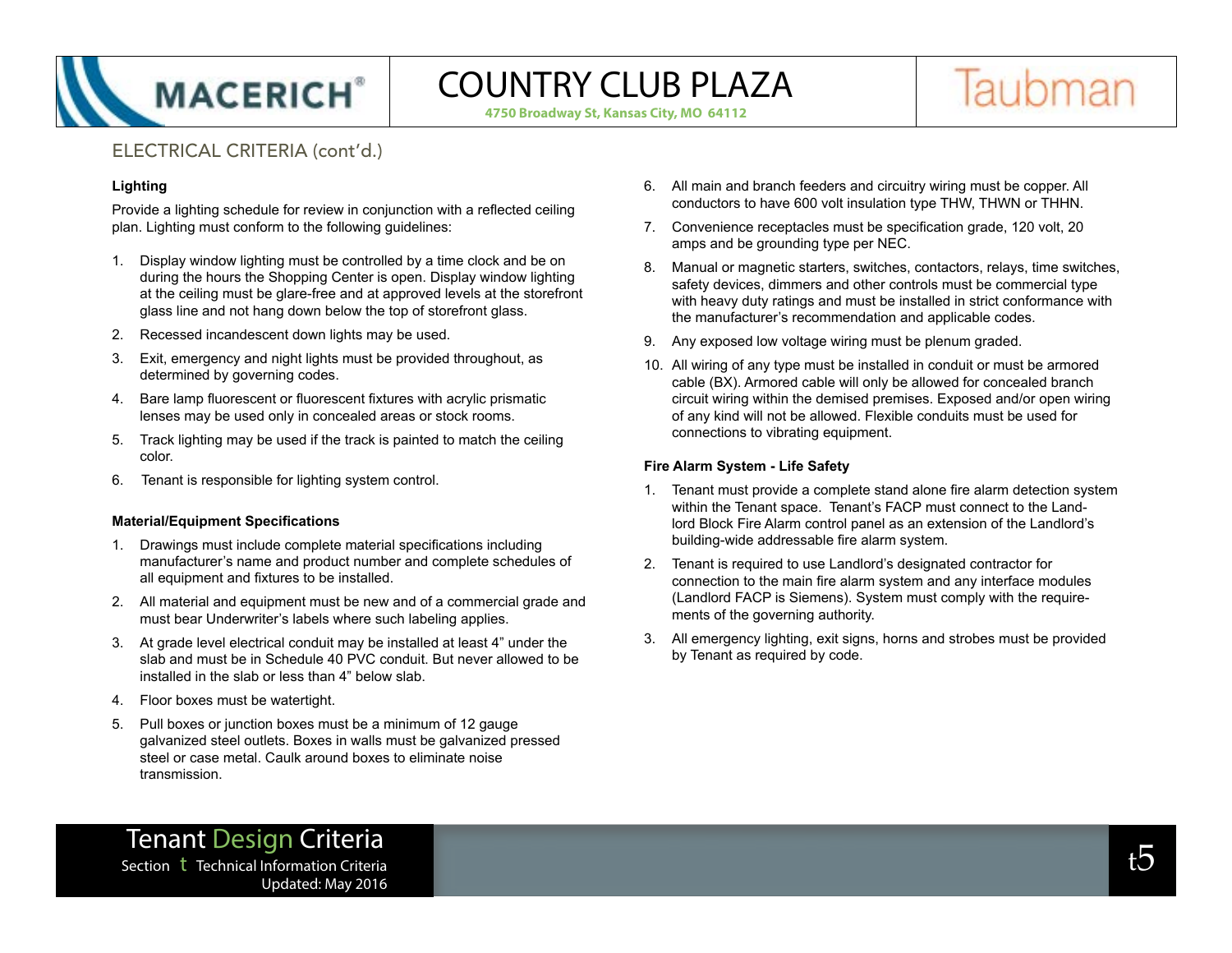

**4750 Broadway St, Kansas City, MO 64112**

Taubman

## MECHANICAL CRITERIA

### **General Design/Construction Coordination**

The mechanical criteria is provided for the purpose of designing the Tenant's heating, ventilating and air conditioning system. This criteria is provided for Tenant's Engineer. It is the Tenant's responsibility to verify existing conditions and comply with all applicable codes and standards.

Tenant shall be responsible for the complete design and installation of a stand alone HVAC system serving the demised premises.

Complete Engineered drawings must be submitted to Landlord's Tenant Coordinator for review and approval. Landlord will review the plans for conformance to basic Mall requirements. The Landlord does not review for mechanical design, nor does the Landlord accept responsibility for the Tenant's adherence to governing codes.

#### *The documents to be submitted for Landlord approval must include the following:*

- 1. Complete plans and specifications covering the heating, ventilating and air conditioning system. Show make, type and performance of all equipment. Documents must be signed and sealed by a Licensed Engineer in the state where the Shopping Center is located.
- 2. Calculations showing the heating and cooling required, including transmission and ventilation losses in the space and heat and cooling provided for the ventilation supply and exhaust required for the space. Calculations shall be as described in "Load Calculations" included below.
- 3. Temperature control system data showing make, control and energy management systems.
- 4. Exhaust system layout including CFM and equipment specifications.
- 5. Structural details for support of all roof top equipment and equipment suspended from the steel structure.

### **Load Calculations**

The Tenant must perform all calculations in accordance with methods set forth in the latest American Society of Heating, Refrigeration and Air Conditioning Engineers' Guide and Data Book and in accordance with good engineering practice. All calculations must be tabulated in a concise, orderly manner.

**Heating load calculation:** All spaces must be calculated to maintain the minimum space temperatures in sales and public spaces of 68°F and 50°F in non-public spaces.

**Cooling load calculation:** All spaces must be calculated to maintain the minimum space temperature of 73°F and a maximum relative humidity of 55°F and shall take into account all interior heat producing items such as people, equipment, roof and exterior walls.

The Tenant is required to submit calculations indicating the heating and cooling loads for the space and calculations for exhaust and make-up air.

Tenants must design for a maximum noise criteria of NC40 for all spaces except kitchens and other similar work areas.

## Tenant Design Criteria Section t Technical Information Criteria the section of the section of the section that  $6$ Updated: May 2016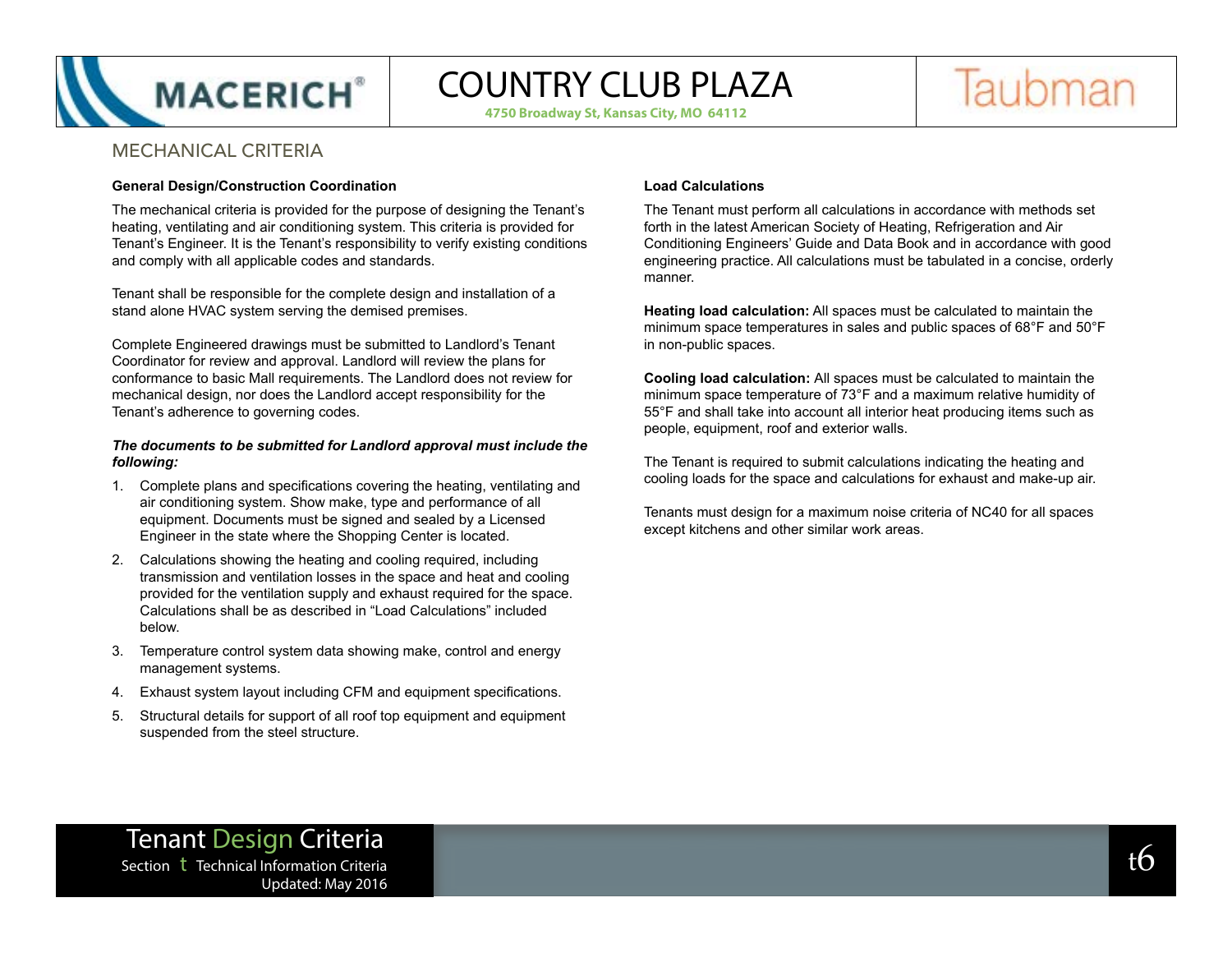

**4750 Broadway St, Kansas City, MO 64112**

Taubman

## MECHANICAL CRITERIA (cont'd.)

### **Exhaust Requirements**

Tenants whose operation produces objectionable odors such as restaurants, pet shops, hair salons, nail salons and the like must maintain negative air pressure with respect to adjacent tenants. Tenant may be required to provide, at Landlord's discretion, a separate make-up outside air supply system to balance Tenant's exhaust system. Spaces that require exhaust must be designed to provide negative air pressure relative to adjoining conditioned spaces to prevent odor transfer.

Roof mounted exhaust fans must be ducted to ceiling grilles within demised premises and specifically near the area where the odors are generated. The system shall be designed to remove odors from building and other public areas and other Tenant's HVAC equipment. Tenant to submit plans for Landlord review and approval.

Air filtration systems and bathroom exhaust fans are not acceptable solutions.

The combined HVAC and exhaust system must be in operation during all hours that the Tenant is open for business.

## **Kitchen Exhaust Systems**

Kitchen exhaust systems are subject to Landlord's review to ensure the exhaust does not compromise the ventilation air of adjacent Mall roof top units. Kitchen exhaust systems are subject to the following criteria:

- 1. The exhaust fan must be a SWSI centrifugal fan which must be fitted with a minimum 10'-0" stainless steel upblast. Guy wires must be attached to the roof in order to secure the stack. Use the Mall roofer for connection of the guy wires.
- 2. A "Grease Guard" grease containment system (or approved equal) must be installed to protect the Landlord's roof. A quarterly maintenance program must be in-place for the grease containment units. Proof of the maintenance contract must be presented to Landlord prior to the store opening.

3. No combination of grease products, dirt or debris will be allowed on the roof or roof system.

## **Roof Penetrations**

If use of roof top units, roof-type supplemental supply, condensing units or exhaust air units by the Tenant is permitted by the Landlord, units must be located on that part of the roof of the building directly above the demised premises as designated by Landlord. Tenant must provide and install all necessary piping and other necessary appurtenances for the operation of the roof top equipment. To the extent any of Tenant's equipment is to be located on the roof, the Tenant agrees to erect roof units in accordance with the requirements of the Landlord and the Tenant further agrees to repair any and all damage to the roof and structure caused by hoisting installation and the maintenance and/or servicing of such equipment, all of which must be at the sole cost and expense of the Tenant.

The Tenant must furnish and install all new curbs, supports, lintels, pipes, ducts, vent caps, air inlets, exhaust hoods, louvers, flashings, counterflashing, etc. as required for any equipment requiring openings through the roof and/or exterior walls. The use of curb adapters is not allowed. Tenant submit plans for Landlord review and approval.

The Landlord has the right to inspect the quality of the work and approve locations and, if found unsatisfactory, reject same.

All cutting, patching and restoring of roofing is to be done by the Landlord's roofing contractor at the Tenant's expense. All repairs, maintenance and damage to the roof and/or building due to Tenant's installation must be at the Tenant's cost and expense.

## Tenant Design Criteria  $S$ ection t Technical Information Criteria tax and the contract of the contract  $t$  of the contract of the contract of the contract of the contract of the contract of the contract of the contract of the contract of the co Updated: May 2016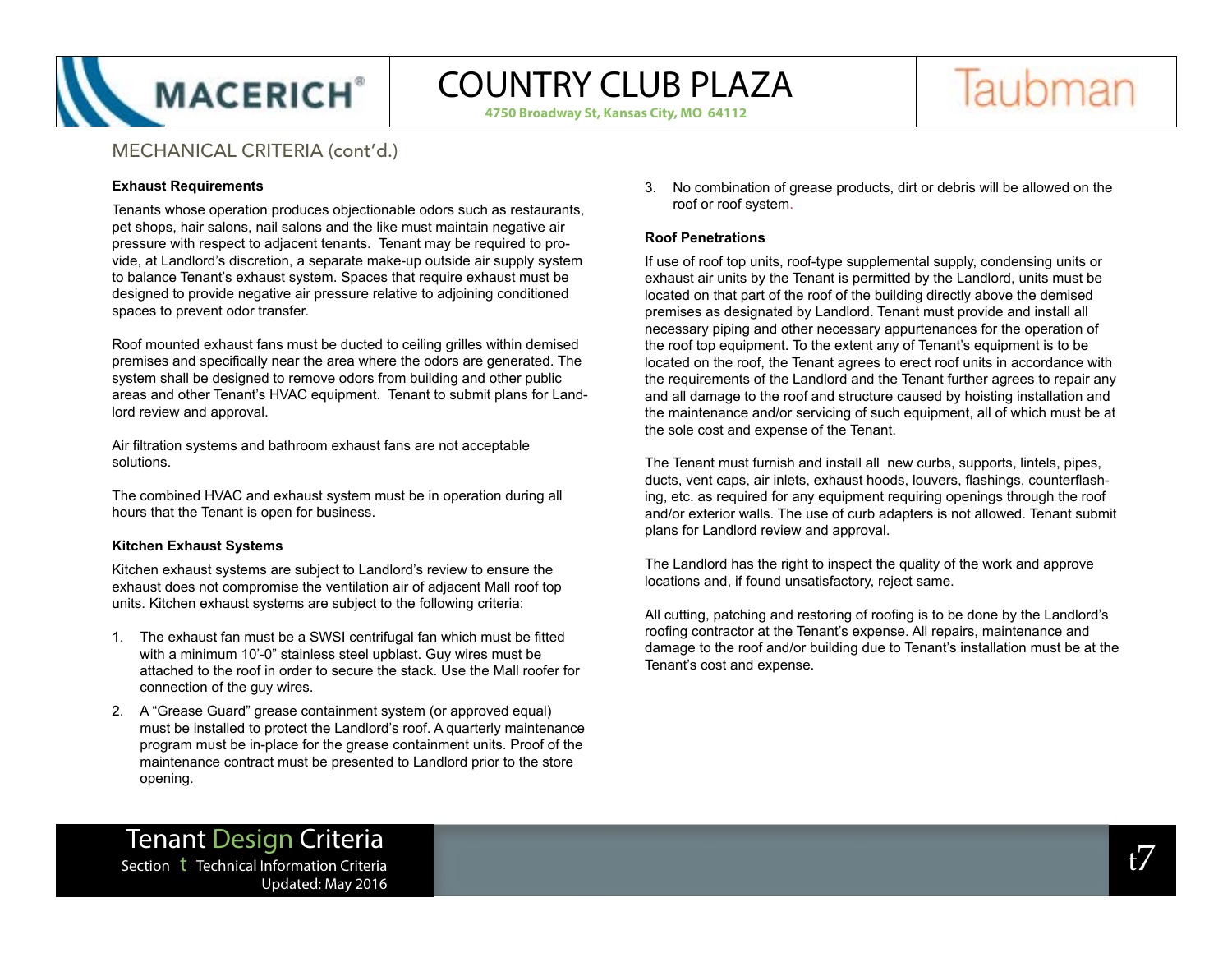

**4750 Broadway St, Kansas City, MO 64112**

# Taubman

## MECHANICAL CRITERIA (cont'd.)

### **Closeout Requirements**

- 1. Tenant must submit as-built drawings and certified air balance reports prior to construction close out showing the exact location of all equipment and duct work.
- 2. Tenant is required to properly abandon old and unused roof top equipment (HVAC units, exhaust fans, etc.) by full removal, including curb with an appropriate metal deck and roof material patch. All roofing work must be performed by the Mall approved roofing contractor.
- 3. Pavers must be placed around the roof top equipment and from the main pathway to the equipment in order to protect the roof from traffic.

Tenant Design Criteria  $S$ Section t Technical Information Criteria tax  $8$ Updated: May 2016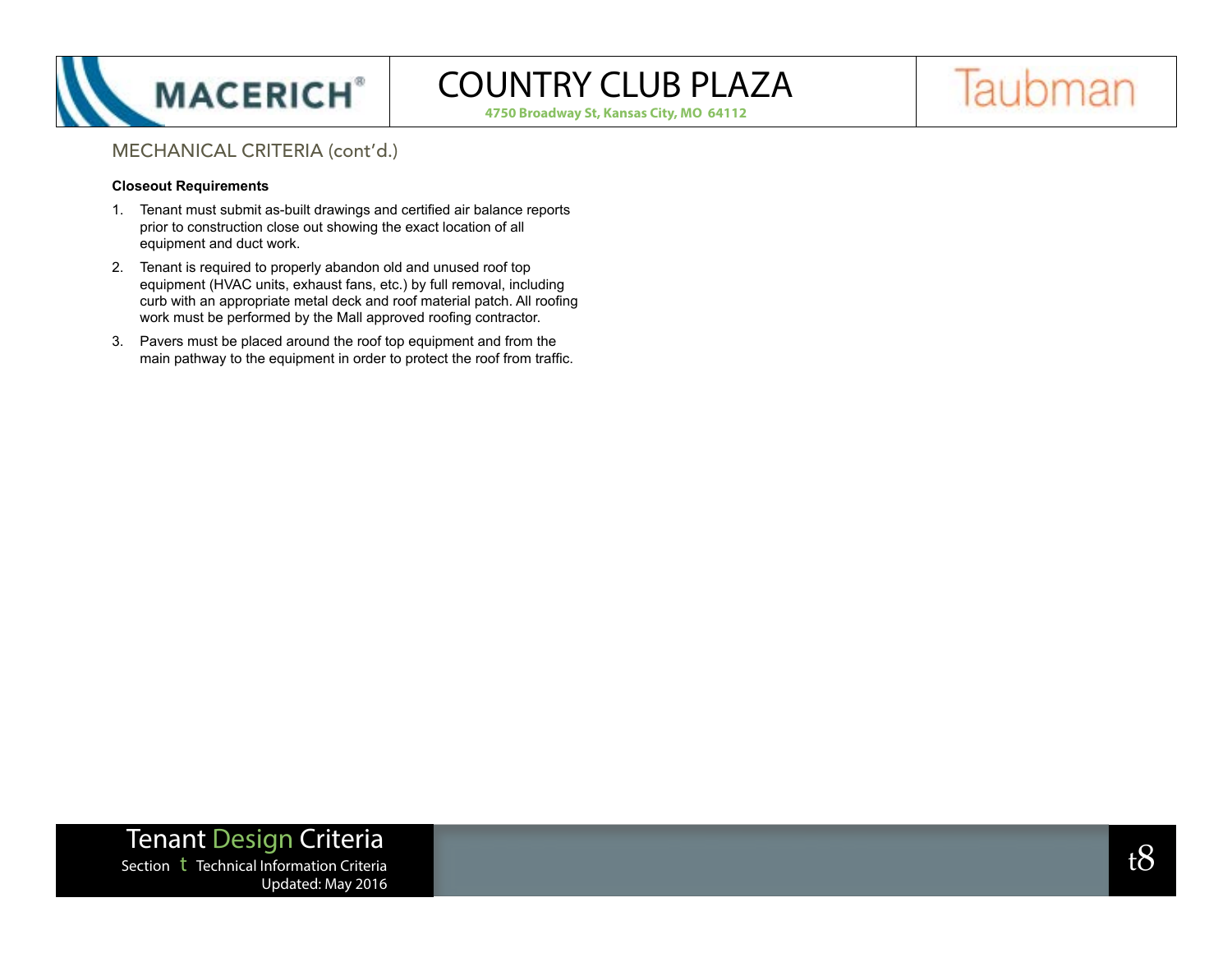

**4750 Broadway St, Kansas City, MO 64112**



## PLUMBING CRITERIA

#### **General Design/Construction Coordination**

The following criteria is provided for the purpose of designing the Tenant's plumbing system. This criteria is provided for Tenant's Engineer. It is the Tenant's responsibility to verify existing conditions and comply with all applicable codes and standards.

Complete Engineered drawings must be submitted to Landlord's Tenant Coordinator for review and approval. Landlord will review the plans for conformance to basic Mall requirements. The Landlord does not review for plumbing design, nor does the Landlord accept responsibility for the Tenant's adherence to governing codes.

#### *The documents to be submitted for Landlord approval must include the following:*

Complete plans and specifications covering the complete plumbing system. Documents must be signed and sealed by a Licensed Engineer in the state where the Shopping Center is located.

The Tenant shall provide a complete plumbing system for the Tenant space. The Landlord has provided connections in each Tenant space for sanitary waste and potable cold water.

Tenant shall provide a main water shut off valve located at eye level in a wall behind a labelled access door. Locate in or near employee restroom as designated by Landlord.

Tenant is responsible for all plumbing including toilets, sinks, urinals, drains, hot water heaters, water coolers and connections into existing water and sewer lines. Tenant must provide shut-off valves to all fixtures.

## **Water Efficiency**

- 1. The Tenant is required to install waterless urinals in tenant restrooms when urinals are used.
- 2. Low-Flow water closets using 1.6 GPF or less gallons per flush will be installed in all tenant spaces.
- 3. Operation sensors and low-flow heads using 0.5 GPM or less in lavatories.

All domestic supply lines shall be copper. Sanitary and vent lines traversing the ceiling area to be cast iron or copper (no PVC). Tenant will utilize electric water heaters for domestic hot water.

Every Tenant must install a handicapped restroom facility with a minimum of one water closet and one lavatory and in accordance with local code officials. An exception to this requirement is only permitted for Food Court Tenants who are within close proximity to the public restrooms upon approval of the Landlord and local code official.

For high water users (restaurants) or as directed by the Landlord, a water meter to measure the amount of water used must be installed by the Tenant at eye level. If applicable, second level restrooms must install a floor drain. Mop sinks and water fountains must be installed per local code requirements.

Tenant must install clean outs as required by code and Landlord's requirements and these shall terminate flush with the finish floor or wall. No clean outs are permitted above the ceiling.

Garbage disposals are not allowed.

Hair salons and pet shops shall provide hair and solids interceptors on all sinks and basins which may receive human or animal hair. After installation, these hair interceptors shall be properly maintained so as to keep the sanitary system free from any adverse conditions.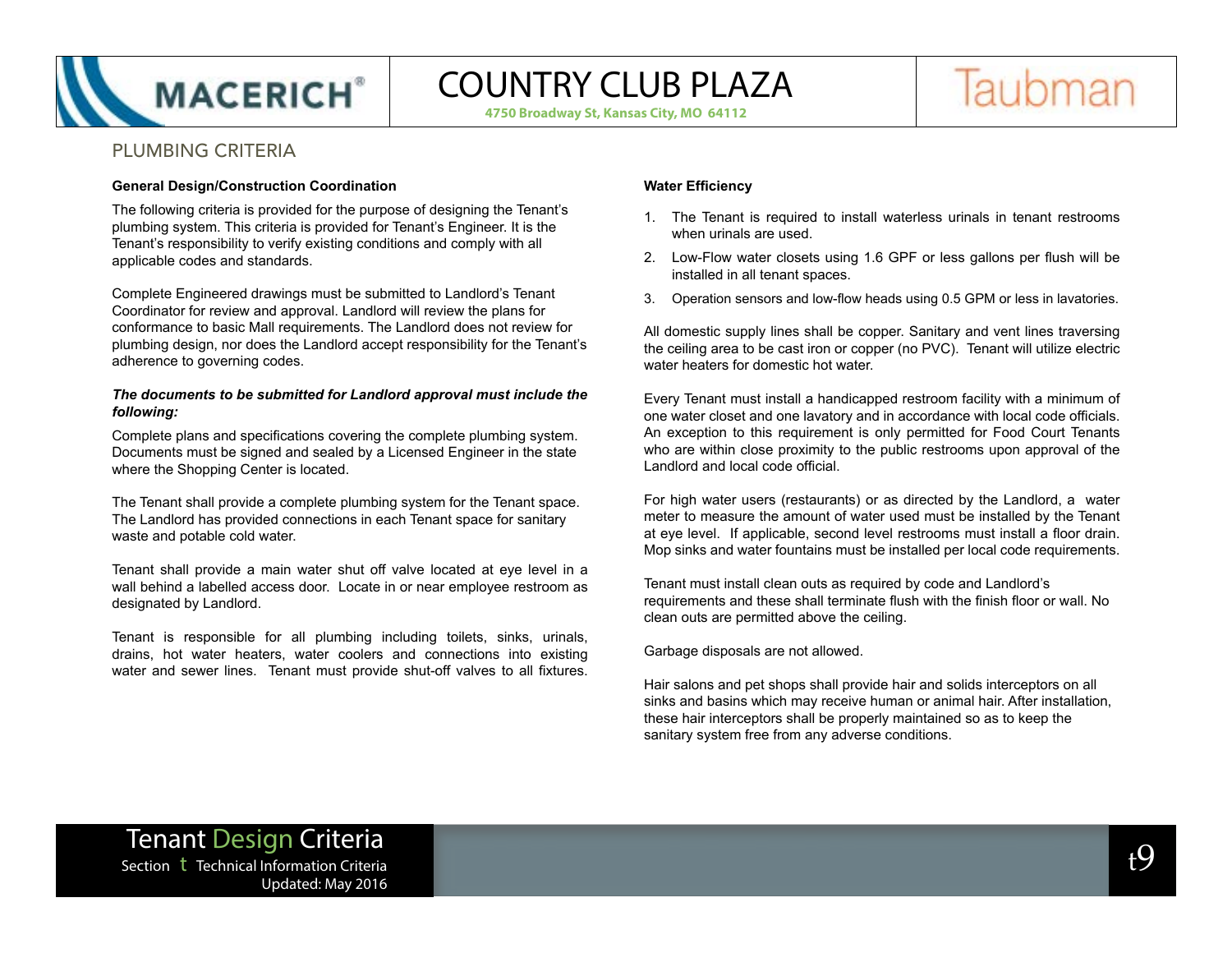

**4750 Broadway St, Kansas City, MO 64112**

Taubman

## PLUMBING CRITERIA (cont'd.)

Except with Landlord's prior written permission for non-compliance, all pot sinks, scullery sinks, pre-wash sinks and other kitchen units must be connected to a grease trap. Dishwashers may not be connected to grease trap.

If outside Tenants lease line, location of grease interceptor must be designed and approved by Landlord prior to installation.

Waterproofing must be installed in all "wet areas" such as kitchens, restrooms, mop sinks, drinking fountains, etc. The waterproof membrane must extend 4" vertically on all demising walls. This membrane will be water tested by the General Contractor and inspected and signed off by Mall Personnel. If the membrane fails the water test, it must be replaced.

Food service, hair salons or other Tenants with equipment or operations that have the possibility of backflow will be required to install an approved backflow preventer. These must be certified and acceptable to the water district and checked yearly or as required by the local authority having jurisdiction.

Tenants on the upper level must coordinate with lower level Tenants and the Landlord for floor penetrations and any plumbing under the upper level floor/ deck. Tenant will be responsible for all cost associated with this work.

Tenants must submit calculations to the Landlord which show the size selection or basis of capacity of all equipment and piping.

### **Gas Service**

Gas may be available at the Building. Tenant, at its sole cost and expense and in compliance with local code must procure gas service to and within the demised premises and will make all necessary arrangements with the local Gas Company for such service. Tenant is responsible for installation of a gas meter at the gas meter header.

Pressure regulators and piping required for connection to Tenant's equipment is the responsibility of the Tenant. Coordinate with Landlord for regulator vent routing.

Gas piping on the roof must be placed on pillow blocks or similar arrangement.

#### **Seismic Gas Shutoff Valve as Required by Code**

All Tenants who use or have a gas line installed for their premises, or equipment that serves their premises, are required to install a code and Landlord-compliant seismic gas shut off valve on the main gas line serving the space.

#### **Ventilation as Required**

Tenants will provide vertical exhaust ducts at a location designated by Landlord. All hood exhaust must be connected to vertical duct in accordance with code. Tenants are required to provide for the upkeep and maintenance for such vertical exhaust duct and related devices and materials.

All sanitary sewer and plumbing vent piping shall comply with all local codes.